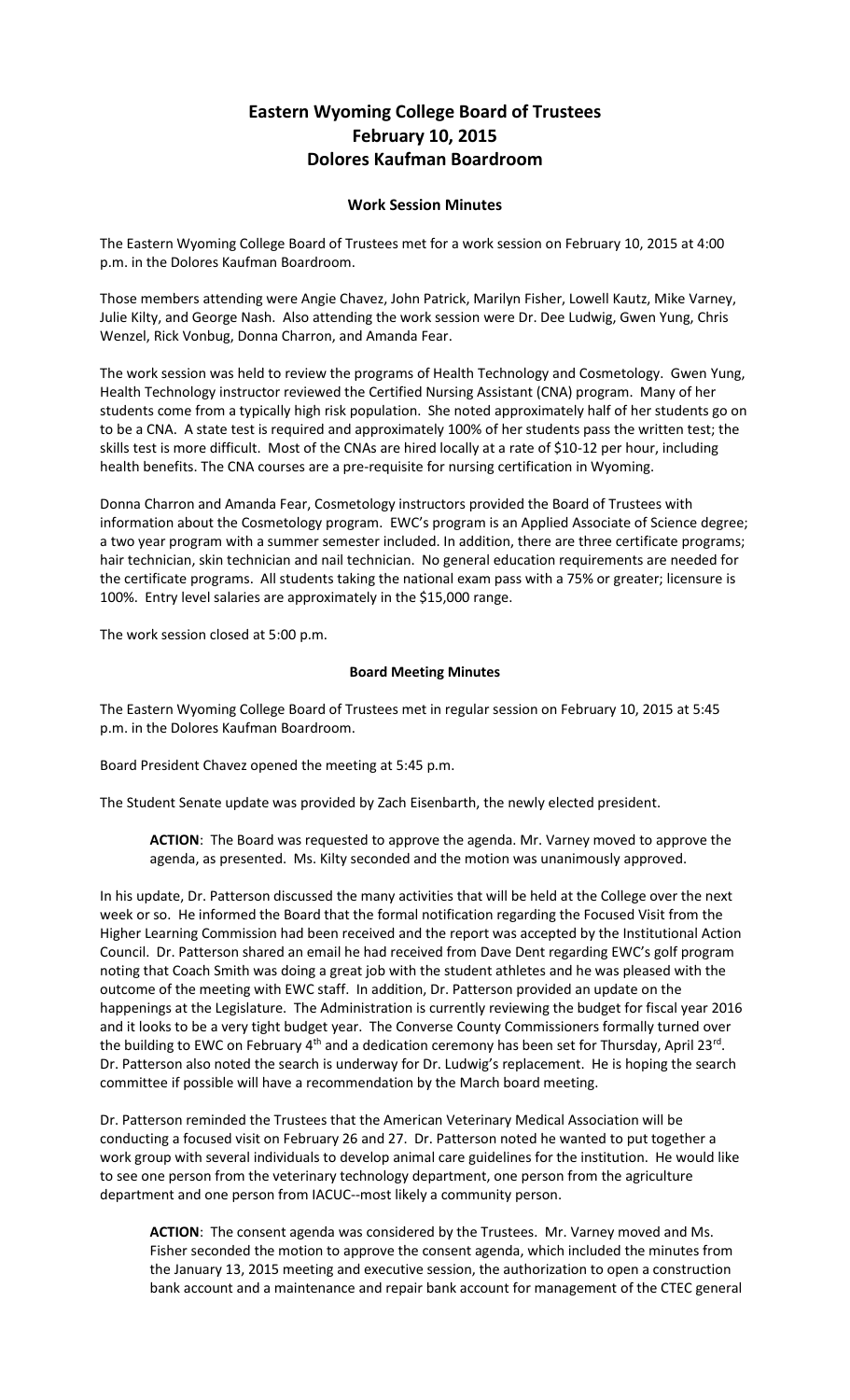obligation bonds, the authorization for EWC to seek tax-exempt financing proposals from local banks for CTEC construction general obligation bond financing, the ratification of Lancer Hall change order #6 in the amount of \$2,024, and the ratification of Plan1 Architects AIA Professional Services agreement for the ATEC. The motion was unanimously passed.

**ACTION**: Mr. Laher presented the financial report. In addition, he invited the Board of Trustees to attend the Goshen County Recreation Board meeting to provide support for EWC, the City of Torrington and the Torrington Girls Softball Association's grant request for moving the softball field lights to another field. Mr. Patrick moved to approve the financial report; as presented. Second by Mr. Kautz. Motion carried unanimously.

**ACTION**: The Board was requested to consider a new administrative rule relating to awards, gifts, and prizes with respect to college operations. Mr. Laher explained the rule complements the College's existing purchasing policy and administrative rules by imposing special procedures, setting limits, and defining relevant IRS withholding and reporting requirements for budget managers. Ms. Fisher moved to approve this administrative rule as written; second by Ms. Kilty. Motion carried unanimously.

**ACTION**: Dr. Ludwig requested the Board consider adding a new vital initiative to Strategic Direction 2. Dr. Ludwig explained Eastern Wyoming College must develop a quality initiative for the Open Pathways accreditation cycle with the Higher Learning Commission. It is the administration's plan to apply and it is their hope to be admitted to the Academy for Student Persistence and Completion which is offered by the HLC. One of the requirements in the application is that the College specifically reference its strategic plan to show that efforts to improve persistence and retention are listed as a priority or vital initiative. The suggestion to add vital initiative 2.6 speaks to that requirement. Mr. Patrick moved to approve adding vital initiative 2.6 – Strengthen student retention and persistence efforts by analyzing data and developing effective initiatives to Strategic Direction 2, as presented. Mr. Varney seconded and the motion was unanimously passed.

The Board was provided with updates from the Staff Alliance, Student Services, Faculty Senate, Human Resources, and Learning.

Dr. Ludwig presented the Day One Spring 2015 On-Campus Enrollment Report. The Spring 2015 enrollment data for the first day of classes showed a 6.2% decrease in the total number of students enrolled in on-campus courses compared to Spring 2014. Full-time headcount is down 41 students, and part-time enrollment showed an increase of 2 students. Full-time enrollment was 29 students below the five-year average, and part-time was 13 students below the five-year average. Total enrollment is 42 students below the five-year average. The On-Campus Day One full time equivalency (FTE) showed a decrease of 9.3% or 55.37 FTE compared to Spring 2014. The FTE was 46.91 below the five-year average.

Dr. Ludwig also presented the Day Ten Spring 2015 Enrollment Report. The on-campus day ten enrollment data showed a decrease of 7.5% in the total number of students enrolled comparing Spring 2014 to Spring 2015. Full-time headcount decreased by 39 students while part-time headcount decreased by 10 students. Spring 2015 full-time is 27 students below the five-year average. Part-time enrollment is 36 students below the five-year average. Total enrollment is 63 students below the fiveyear average. The on-campus day ten full-time equivalency (FTE) showed a decrease of 53.54 FTE compared to Spring 2014. Spring 2015 on-campus FTE is 43.06 FTE below the five-year average. The off-campus day ten FTE showed a decrease of 4.25 FTE compared to Spring 2014.

The Partnership Report and the Wyoming Community Colleges Annual Performance Report-- Performance Indicators for 2013-14 were presented.

Under trustee topics, the Trustees were asked if they preferred receiving the Wyoming Community College Commission meeting packets by email or hard copy. It was the consensus of the Board to receive the packets by email.

Ms. Branham requested the Board review the draft invitations for a reception to be held on Tuesday, March 3, from 4:00-6:00 p.m. welcoming Dr. Patterson as EWC's president. The Trustees did not indicate any conflicts with the date.

Board President Chavez stated she was appreciative of Dr. Patterson's list of goals he had sent out following his appointment as president at the January meeting.